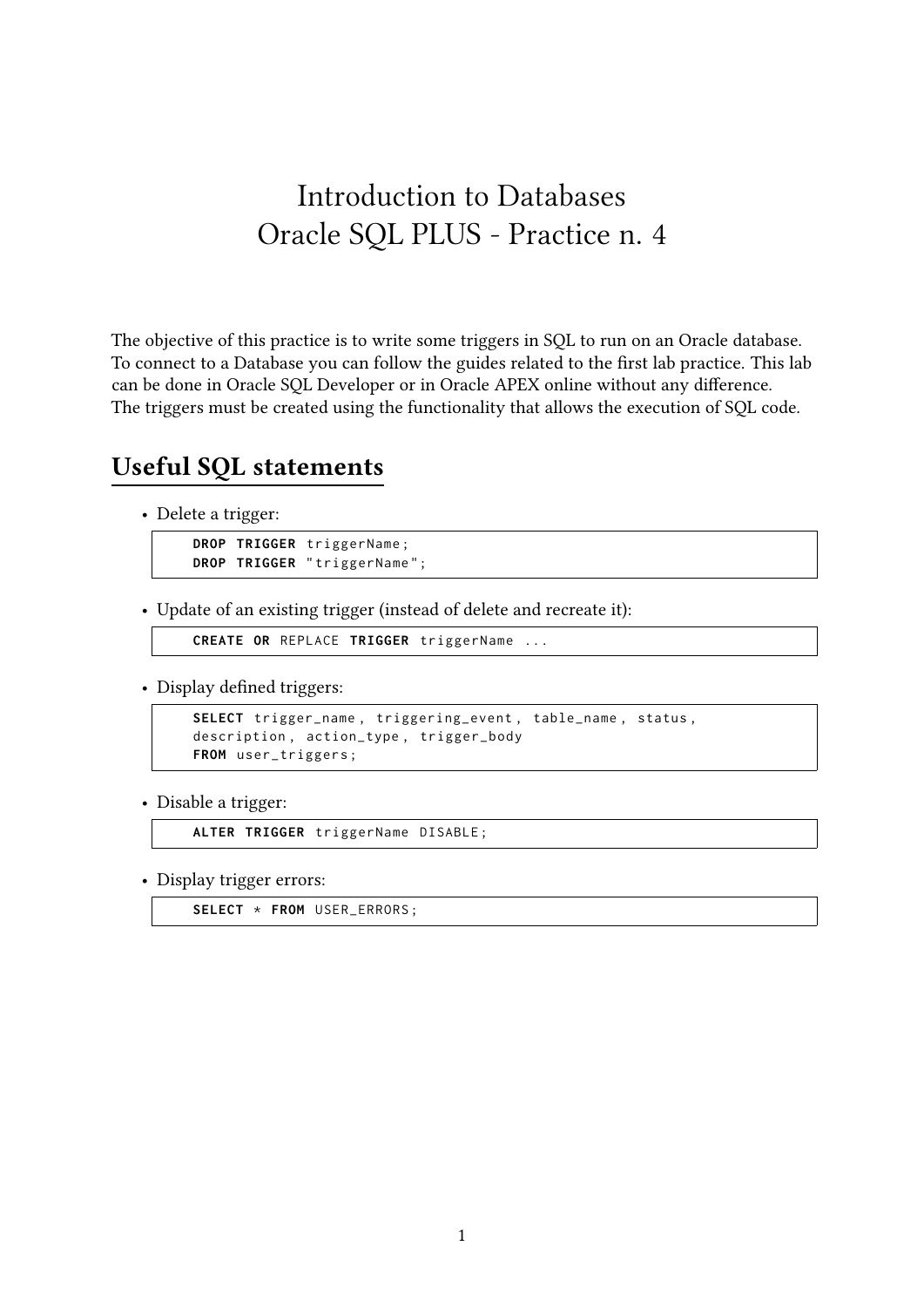# **Suggestions**

**Before doing each exercise, load the related tables by executing the scripts** *script\_db\_es1.sql***,** *script\_db\_es2.sql***.**

To create a trigger, pay attention to the syntax and to the following issues:

- assign a proper name to the variables avoiding keywords like MIN, MAX, ...
- declare different variables on different lines and not on the same line delimited by a comma

```
MyVarOne NUMBER ;
MyVarTwo NUMBER ;
MyVarThree VARCHAR2 (16);
```
• terminate the statements with **;** character and assign new values to the variables with **:=**,

e.g.

```
UPDATE tableName
SET varname = newvalue
WHERE column=: NEW. attribute;
IF A <3 OR A =3 THEN
    MyVar := 'Three ';
ELSE
IF A >3 AND A <5 THEN
    MyVar := 'Four ';
ELSE
    MyVar := 'Other ';
END IF ;
END IF ;
```
Before starting this practice we suggest you to delete any existing trigger, which could affect the outcome of the exercises.

**Remark.** Pay attention because copying and pasting SQL code lines from the practice text in PDF format into the Browser Web may generate errors due to invalid character encoding or conversion, such as *ora-00911: invalid character*.

## **1 Exercise 1**

The following relations are given (primary keys are underlined; optional attributes are denoted with \*):

- IMP(EMPNO, DEPTNO, ENAME, JOB, SAL)
- DIP (DEPTNO, DNAME, LOC, MINSAL, MAXSAL)

Write the trigger which manages the update of the DNAME attribute on the DIP table. When the DNAME attribute changes from 'ACCCOUNTING' to 'SALES', the wage (SAL attribute) for all employees, who work in the corresponding DEPTNO, is increased by 100.

Procedure:

• Create the database using script create db es1.sql.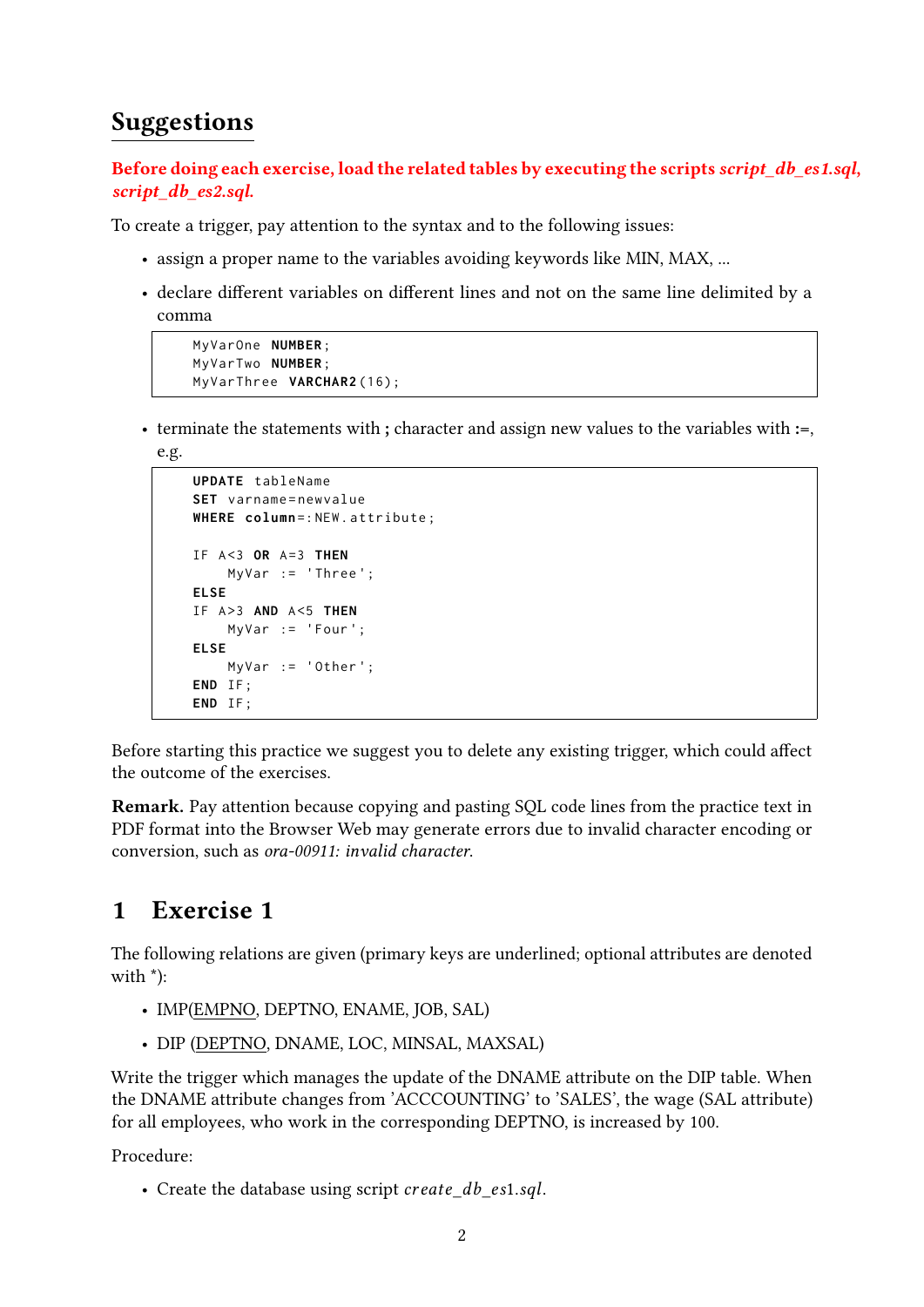- Create the trigger, eventually by means of a script.
- Verify the content of IMP and DIP tables.
- Modify the department name 'ACCOUNTING':

```
UPDATE DIP SET DNAME = 'SALES ' WHERE DNAME = 'ACCOUNTING ';
```
• Verify the content of the IMP and DIP tables.

## **2 Exercise 2**

The following relations are given (primary keys are underlined; optional attributes are denoted with \*):

- IMP(EMPNO, ENAME, JOB, SAL)
- SUMMARY(JOB, NUM)

In the SUMMARY table, the NUM attribute specifies the number of employees in the IMP table who perform the same job. Write the triggers to guarantee the consistency between IMP and SUMMARY tables when:

- A new record is inserted in the IMP table.
- The value of JOB in the IMP table is updated.

Create the database using script create\_db\_es2.sql.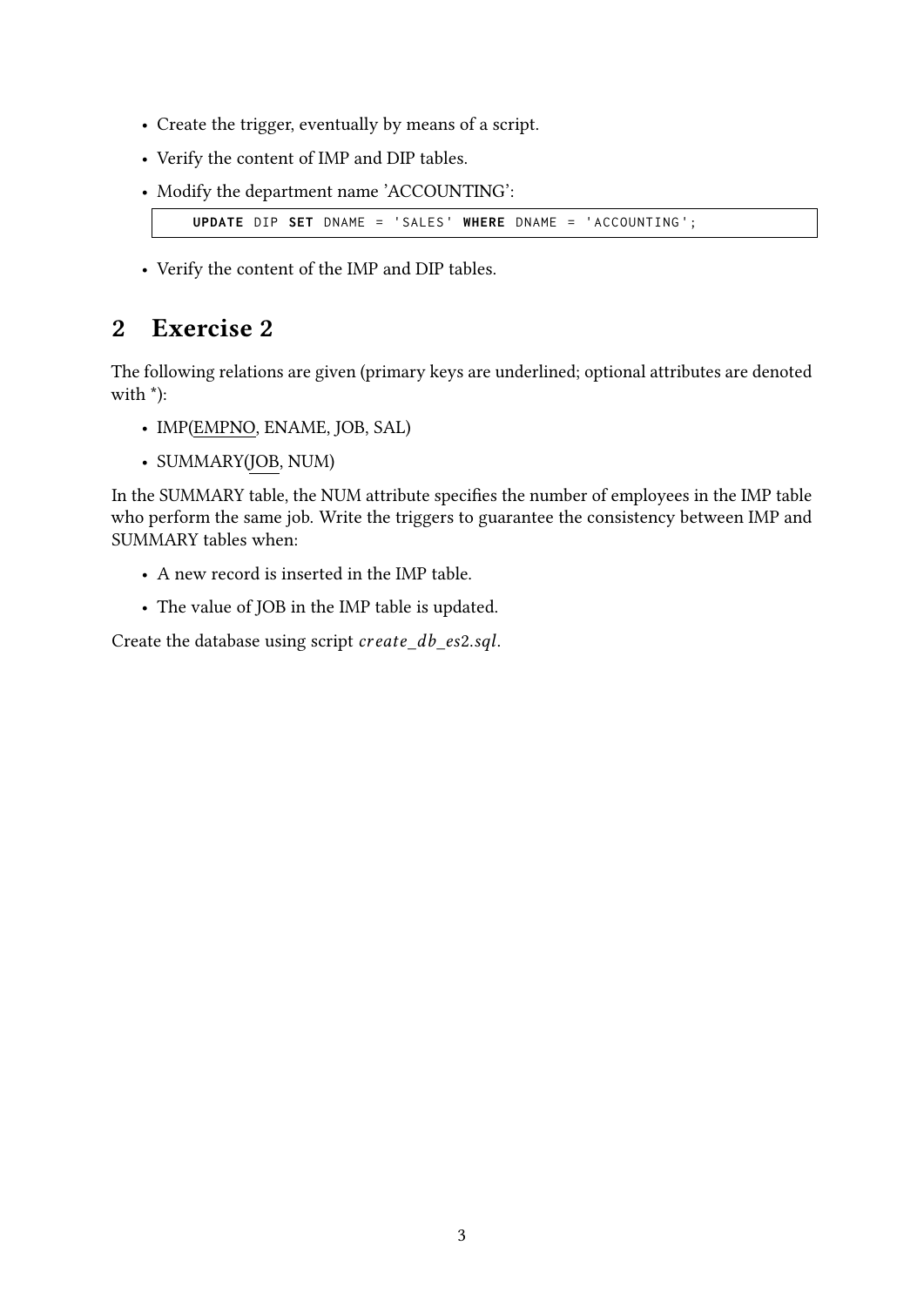## **Solutions**

## **Exercise 1**

### **Tables before trigger execution**

#### *IMP table*

| <b>EMPNO</b> | DEPTNO    | ENAME        | <b>JOR</b>      | <b>SAL</b> |
|--------------|-----------|--------------|-----------------|------------|
| 7000         | 10        | <b>SMITH</b> | <b>CLERK</b>    | 850        |
| 7010         | 10        | <b>SCOTT</b> | <b>ANALYST</b>  | 1000       |
| 7020         | 10        | <b>BLAKE</b> | <b>SALESMAN</b> | 1400       |
| 7030         | $10^{-1}$ | <b>SMITH</b> | <b>MANAGER</b>  | 2500       |
| 7040         | 20        | <b>SMITH</b> | <b>CLERK</b>    | 800        |
| 7050         | 20        | <b>SCOTT</b> | <b>ANALYST</b>  | 1600       |
| 7060         | 30        | <b>ADAMS</b> | <b>CLERK</b>    | 900        |
| 7070         | 30        | <b>JAMES</b> | CLERK           | 1000       |
| 7080         | 40        | ALLEN        | <b>CLERK</b>    | 850        |

#### *DIP table*

| DEPTNO | DNAME             | LOC             | MINSAL | <b>MAXSAL</b> |
|--------|-------------------|-----------------|--------|---------------|
| 10     | <b>ACCOUNTING</b> | <b>NEW YORK</b> | 100    | 2500          |
| 20     | <b>RESEARCH</b>   | <b>DALLAS</b>   | 150    | 3000          |
| 30     | <b>SALES</b>      | <b>CHICAGO</b>  | 120    | 2500          |
| 40     | OPERATIONS        | <b>BOSTON</b>   | 200    | 2100          |

### **Code**

#### **Trigger**

```
CREATE OR REPLACE TRIGGER UP_SAL
AFTER UPDATE OF DNAME ON DIP
FOR EACH ROW
WHEN ( OLD . DNAME = 'ACCOUNTING ' AND NEW . DNAME ='SALES ')
BEGIN
-- updating salary of the employees of the changed department
UPDATE IMP
SET SAL = SAL +100
WHERE DEPTNO = : OLD . DEPTNO ;
END ;
```
#### **Update statement**

**UPDATE** DIP **SET** DNAME = 'SALES ' **WHERE** DNAME = 'ACCOUNTING ';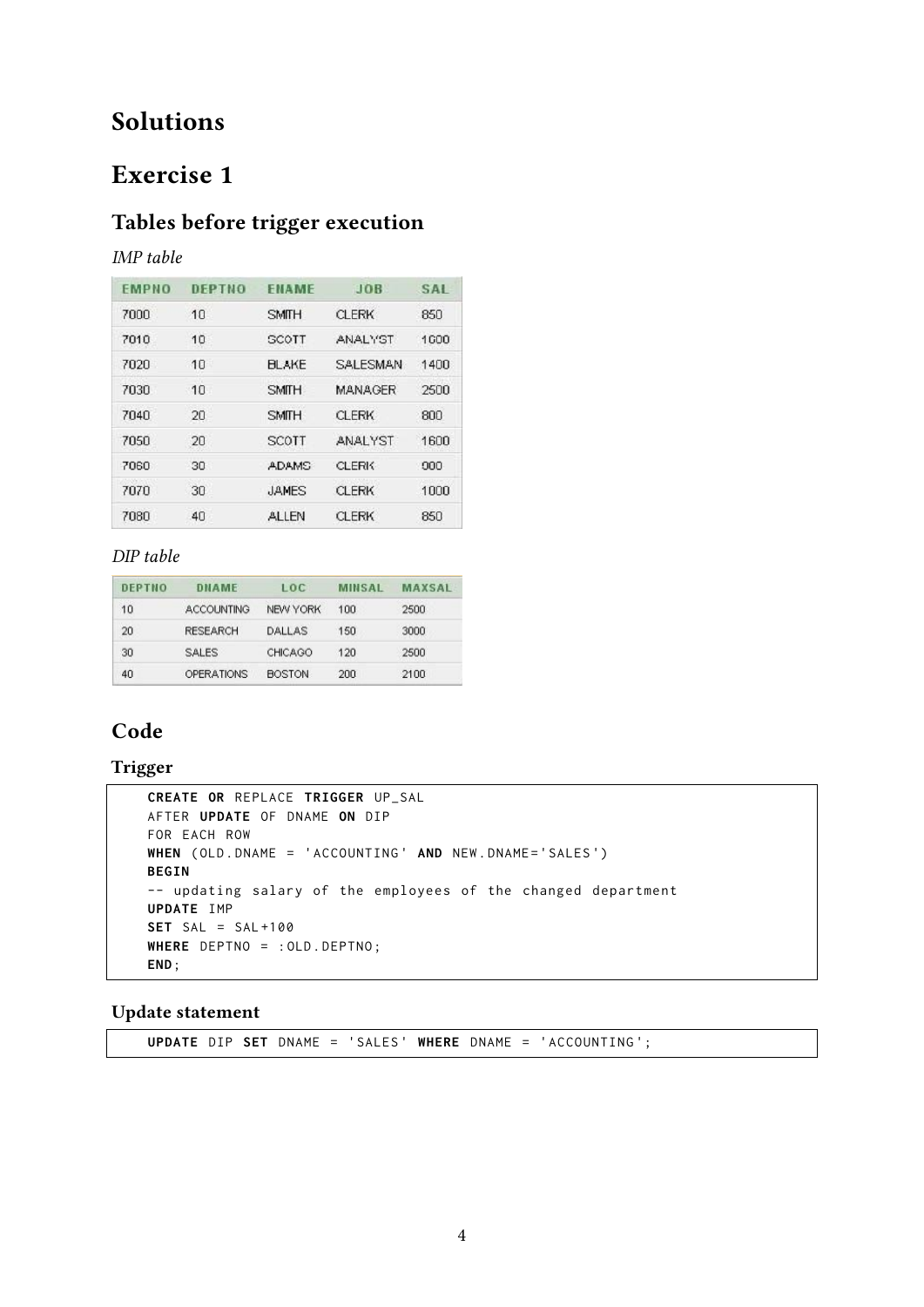# **Tables after trigger execution**

### *IMP table*

| <b>EMPNO</b> | DEPTNO    | <b>ENAME</b> | JOB             | SAL  |
|--------------|-----------|--------------|-----------------|------|
| 7000         | 10        | <b>SMITH</b> | <b>CLERK</b>    | 950  |
| 7010         | 10        | SCOTT        | ANALYST         | 1700 |
| 7020         | 10        | <b>BLAKE</b> | <b>SALESMAN</b> | 1500 |
| 7030         | $10^{-1}$ | <b>SMITH</b> | <b>MANAGER</b>  | 2600 |
| 7040         | 20        | <b>SMITH</b> | <b>CLERK</b>    | 800  |
| 7050         | 20        | <b>SCOTT</b> | <b>ANALYST</b>  | 1600 |
| 7060         | 30        | <b>ADAMS</b> | <b>CLERK</b>    | 900  |
| 7070         | 30        | <b>JAMES</b> | <b>CLERK</b>    | 1000 |
| 7080         | 40        | <b>ALLEN</b> | CLERK           | 850  |

### *DIP table*

| DEPTNO | DNAME             | L <sub>0</sub> C | <b>MINSAL</b> | <b>MAXSAL</b> |
|--------|-------------------|------------------|---------------|---------------|
| 10     | <b>SALES</b>      | <b>NEW YORK</b>  | 100           | 2500          |
| 20     | <b>RESEARCH</b>   | DAL AS           | 150           | 3000          |
| 30     | <b>SALES</b>      | CHICAGO          | 120           | 2500          |
| 40     | <b>OPERATIONS</b> | <b>BOSTON</b>    | 200           | 2100          |

## **Exercise 2**

# **Tables before trigger execution**

### *IMP table*

| <b>EMPNO</b>  | <b>FNAME</b>   | JOB              |      |
|---------------|----------------|------------------|------|
| 1             | <b>VERDI</b>   | SEGRETARIA       | 800  |
| $\mathcal{P}$ | ROSSI          | <b>BANCHIERE</b> | 900  |
| 31            | <b>BIANCHI</b> | <b>BANCHIERE</b> | 1100 |

### *SUMMARY table*

|                   | 88 B M |
|-------------------|--------|
| <b>SEGRETARIA</b> |        |
| <b>BANCHIERE</b>  |        |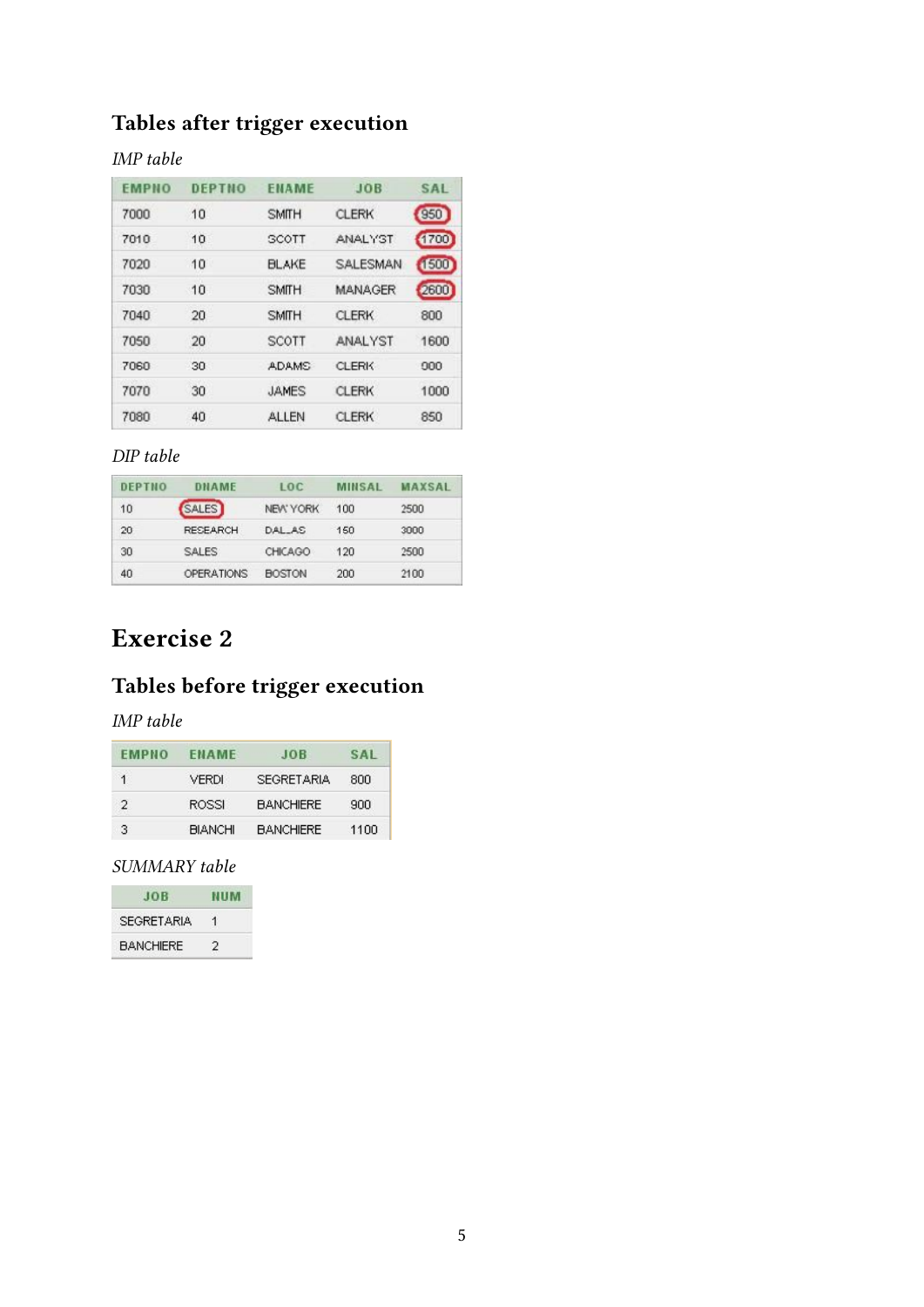### **Code**

**Trigger to manage the insertion of a new record into the IMP table**

```
CREATE OR REPLACE TRIGGER INS_IMP
AFTER INSERT ON IMP
FOR EACH ROW
DECLARE
N NUMBER ;
M NUMBER ;
BEGIN
-- checking if there are other employees with the same job
SELECT COUNT (*) INTO N
FROM SUMMARY
WHERE JOB = : NEW . JOB ;
IF ( N =0) THEN
-- this is the first employee with this job
INSERT INTO SUMMARY (JOB, NUM)
VALUES (: NEW . JOB , 1);
ELSE
-- there is at least another employee with the same job
SELECT NUM INTO M
FROM SUMMARY
WHERE JOB = : NEW . JOB ;
UPDATE SUMMARY
SET NUM = M+1WHERE JOB = : NEW . JOB ;
END IF ;
END ;
```
#### **Insert statement**

INSERT INTO IMP (EMPNO, ENAME, JOB, SAL) VALUES (4, 'NERI', 'CORRIERE', 750);

### **Tables after trigger execution**

*IMP table*

| EMPNO     | <b>ENAME</b>   | JOR              | SAI  |
|-----------|----------------|------------------|------|
| 1         | <b>VERDI</b>   | <b>SEGRETARA</b> | 800  |
| 2         | ROSSI          | <b>BANCHIERE</b> | 900  |
| з         | <b>BIANCHI</b> | <b>BANCHIERE</b> | 1100 |
| $\vert$ 4 | <b>NERI</b>    | CORRIERE         | 750  |

#### *SUMMARY table*

| 40 B              | 91 H.M |
|-------------------|--------|
| <b>SEGRETARIA</b> |        |
| <b>BANCHIERE</b>  |        |
| CORRIERE          |        |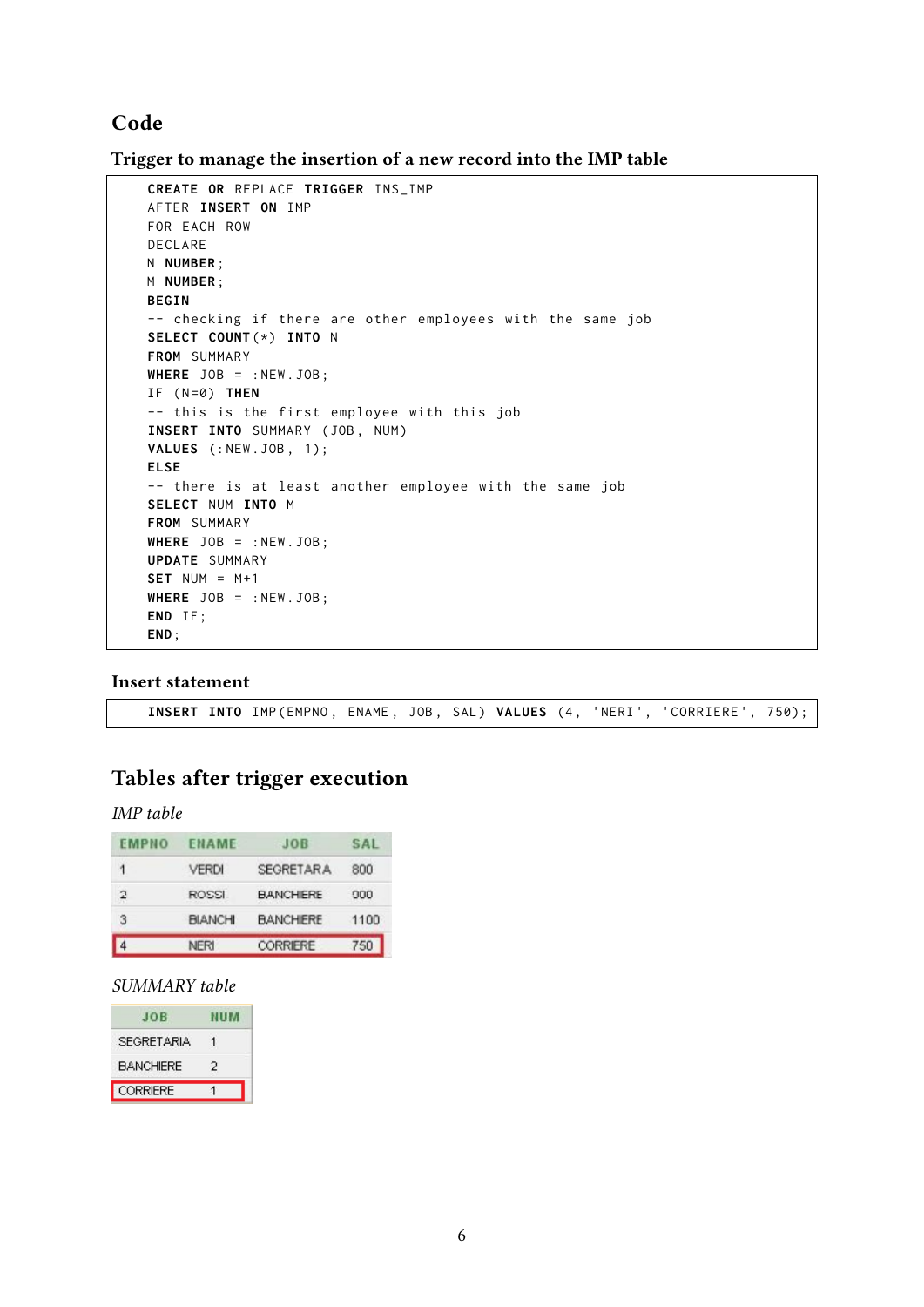#### **Code**

Trigger to manage the update of the JOB field on the IMP table

```
CREATE OR REPLACE TRIGGER UPD_IMP
AFTER UPDATE OF JOB ON IMP
FOR EACH ROW
DECLARE
N NUMBER ;
M NUMBER ;
BEGIN
-- count how many employees have the new job
SELECT COUNT (*) INTO N
FROM SUMMARY
WHERE JOB = : NEW . JOB ;
-- increment the number of employees for the new job
IF ( N =0) THEN
-- the inserted employee is the first employee for the new job
INSERT INTO SUMMARY ( JOB , NUM )
VALUES (: NEW . JOB , 1);
ELSE
-- there is at least one other employee for the new job
UPDATE SUMMARY
SET NUM = NUM +1WHERE JOB = : NEW . JOB ;
END IF ;
SELECT NUM INTO M
FROM SUMMARY
WHERE JOB = : OLD . JOB ;
IF ( M =1) THEN
-- there was only an employee for the old job. Delete the record from
-- SUMMARY table
DELETE FROM SUMMARY
WHERE JOB = : OLD . JOB ;
ELSE
-- decrement NUM in the corresponding record of SUMMARY table
UPDATE SUMMARY
SET NUM = NUM -1WHERE JOB = : OLD . JOB ;
END IF ;
END ;
```
**Update statement**

**UPDATE** IMP **SET** JOB = 'CORRIERE ' **WHERE** EMPNO = 2;